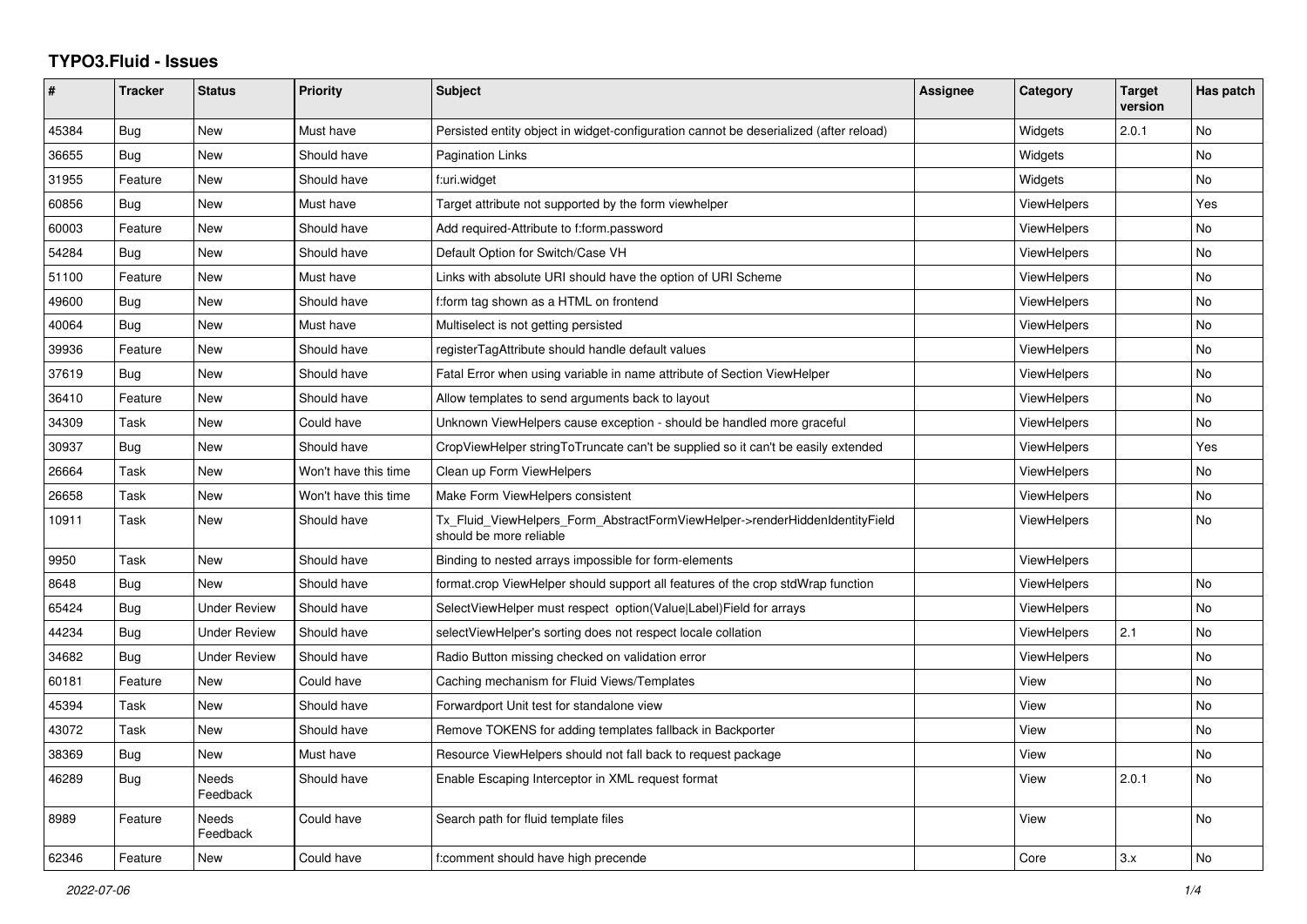| $\sharp$ | <b>Tracker</b> | <b>Status</b>       | <b>Priority</b> | Subject                                                                                   | <b>Assignee</b> | Category | <b>Target</b><br>version | Has patch |
|----------|----------------|---------------------|-----------------|-------------------------------------------------------------------------------------------|-----------------|----------|--------------------------|-----------|
| 39990    | Bug            | New                 | Should have     | Same form twice in one template: hidden fields for empty values are only rendered<br>once |                 | Core     |                          | No        |
| 32035    | Task           | New                 | Should have     | Improve fluid error messages                                                              |                 | Core     |                          | Yes       |
| 30555    | Feature        | New                 | Could have      | Make TagBuilder more extensible                                                           |                 | Core     |                          | No        |
| 27607    | Bug            | New                 | Must have       | Make Fluid comparisons work when first element is STRING, second is NULL.                 |                 | Core     |                          | No        |
| 10472    | Feature        | New                 | Could have      | Fluid Standalone distribution                                                             |                 | Core     |                          | No        |
| 7608     | Feature        | New                 | Could have      | Configurable shorthand/object accessor delimiters                                         |                 | Core     |                          | Yes       |
| 4704     | Feature        | New                 | Should have     | Improve parsing exception messages                                                        |                 | Core     |                          |           |
| 3481     | Bug            | New                 | Should have     | Use ViewHelperVariableContainer in PostParseFacet                                         |                 | Core     |                          | No        |
| 1907     | Feature        | New                 | Could have      | Default values for view helpers based on context                                          |                 | Core     |                          |           |
| 46257    | Feature        | <b>Under Review</b> | Should have     | Add escape sequence support for Fluid                                                     |                 | Core     |                          | No        |
| 60271    | Feature        | New                 | Should have     | Paginate viewhelper, should also support arrays                                           |                 |          |                          | No        |
| 58983    | Bug            | New                 | Should have     | format.date does not respect linebreaks and throws exception                              |                 |          |                          | No        |
| 58921    | Bug            | New                 | Should have     | f:form.* VHs crash if NOT inside f:form but followed by f:form                            |                 |          |                          | No        |
| 57885    | Bug            | New                 | Must have       | Inputs are cleared from a second form if the first form produced a vallidation error      |                 |          |                          | No        |
| 56237    | Task           | New                 | Should have     | in-line (Condition) ViewHelpers should not evaluate on parsing                            |                 |          |                          | No        |
| 52591    | Bug            | New                 | Should have     | The Pagination Widget broken for joined objects                                           |                 |          |                          | No        |
| 52419    | Bug            | New                 | Should have     | Wrong PHPDocs notation for default value inline f:translate viewhelper                    |                 |          | 2.0                      | No        |
| 51277    | Feature        | New                 | Should have     | ViewHelper context should be aware of actual file occurrence                              |                 |          |                          | No        |
| 49038    | Bug            | New                 | Must have       | form.select does not select the first item if prependOptionValue is used                  |                 |          |                          | No        |
| 48355    | Feature        | New                 | Could have      | Assign output of viewhelper to template variable for further processing.                  |                 |          |                          |           |
| 47669    | Task           | New                 | Should have     | FormViewHelper does not define the default request method                                 |                 |          |                          | No        |
| 46545    | Feature        | New                 | Should have     | Better support for arrays in options of SelectViewHelper                                  |                 |          |                          | No        |
| 45153    | Feature        | New                 | Should have     | f:be.menus.actionMenuItem - Detection of the current select option is insufficient        |                 |          |                          | No        |
| 43071    | Task           | New                 | Should have     | Remove TOKENS for adding fallback teplates in B                                           |                 |          |                          | No        |
| 42743    | Task           | New                 | Should have     | Remove inline style for hidden form fields                                                |                 |          |                          | No        |
| 42397    | Feature        | New                 | Should have     | Missing viewhelper for general links                                                      |                 |          |                          | No        |
| 40081    | Feature        | New                 | Should have     | Allow assigned variables as keys in arrays                                                |                 |          |                          | No        |
| 38130    | Feature        | New                 | Should have     | Checkboxes and multiple select fields should have an assignable default value             |                 |          |                          | No        |
| 36559    | Feature        | New                 | Could have      | New widget progress bar                                                                   |                 |          |                          | Yes       |
| 33215    | Feature        | New                 | Should have     | RFC: Dynamic values in ObjectAccess paths                                                 |                 |          |                          | No        |
| 28554    | Bug            | New                 | Should have     | (v4) implement feature flag to disable caching                                            |                 |          |                          | No        |
| 28553    | Bug            | New                 | Should have     | improve XHProf test setup                                                                 |                 |          |                          | No        |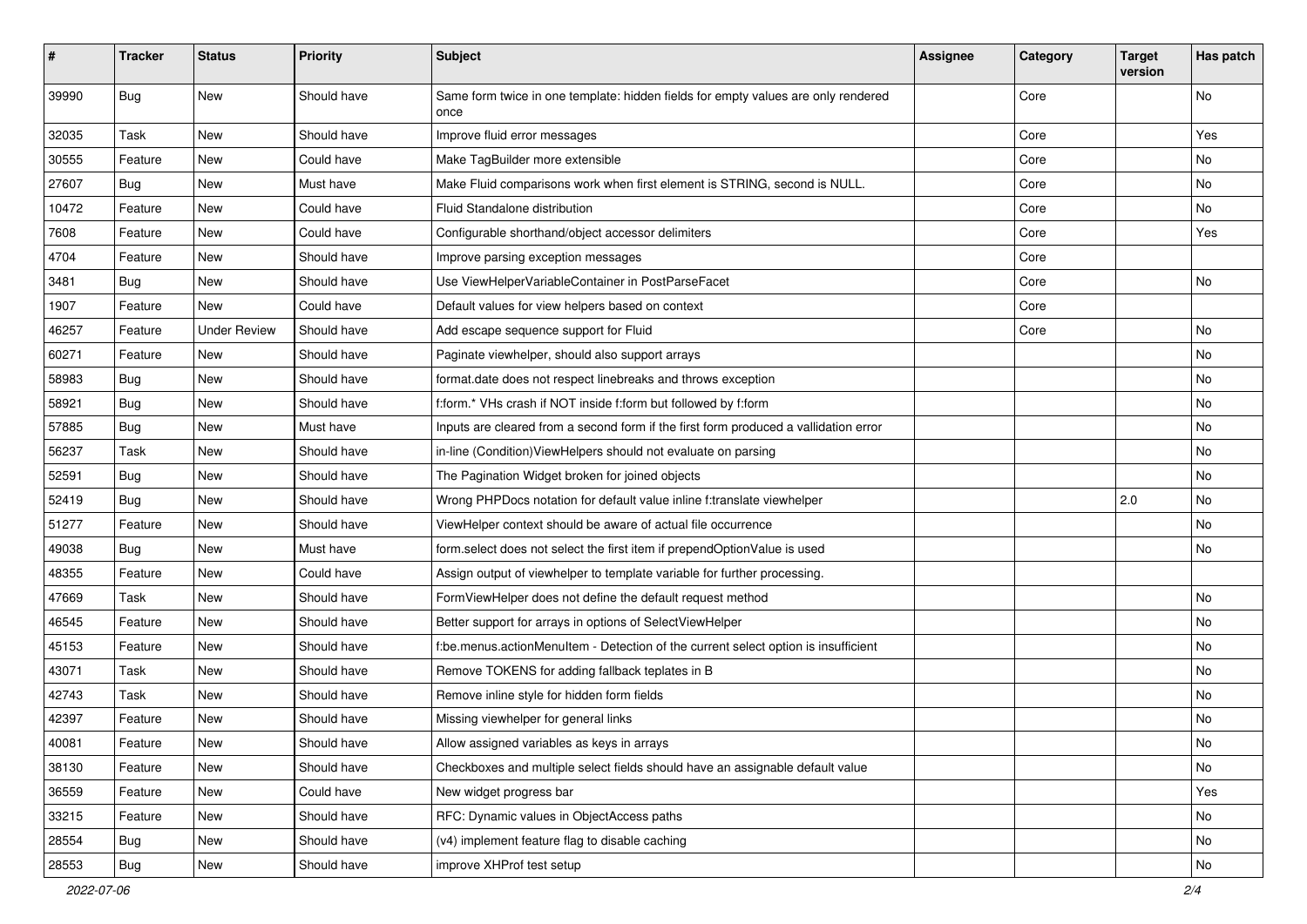| ∦     | <b>Tracker</b> | <b>Status</b>            | <b>Priority</b> | <b>Subject</b>                                                                                              | <b>Assignee</b>             | Category           | <b>Target</b><br>version | Has patch |
|-------|----------------|--------------------------|-----------------|-------------------------------------------------------------------------------------------------------------|-----------------------------|--------------------|--------------------------|-----------|
| 28552 | <b>Bug</b>     | New                      | Should have     | (v5) write ViewHelper test for compiled run; adjust functional test to do two passes<br>(uncached & cached) |                             |                    |                          | <b>No</b> |
| 28550 | <b>Bug</b>     | <b>New</b>               | Should have     | (v4) make widgets cacheable, i.e. not implement childnodeaccess interface                                   |                             |                    |                          | No        |
| 28549 | Bug            | New                      | Should have     | make widgets cacheable, i.e. not implement childnodeaccess interface                                        |                             |                    |                          | <b>No</b> |
| 13045 | <b>Bug</b>     | New                      | Should have     | Entity decode of strings are different between if-conditions and output of variable                         |                             |                    |                          |           |
| 9514  | Feature        | <b>New</b>               | Should have     | Support explicit Array Arguments for ViewHelpers                                                            |                             |                    |                          |           |
| 46091 | Task           | <b>Needs</b><br>Feedback | Should have     | Show source file name and position on exceptions during parsing                                             |                             |                    |                          | No        |
| 45345 | Feature        | <b>Needs</b><br>Feedback | Should have     | Easy to use comments for fluid that won't show in output                                                    |                             |                    |                          |           |
| 3291  | Feature        | Needs<br>Feedback        | Should have     | Cacheable viewhelpers                                                                                       |                             |                    |                          | <b>No</b> |
| 52536 | <b>Bug</b>     | <b>Under Review</b>      | Should have     | Errorclass not set if no property-attribute set                                                             |                             |                    |                          |           |
| 50888 | Bug            | <b>Under Review</b>      | Should have     | WSOD by changing name of section and if Fluid caches are generated                                          |                             |                    |                          | No        |
| 49756 | Feature        | <b>Under Review</b>      | Should have     | Select values by array key in checkbox viewhelper                                                           |                             |                    |                          | No        |
| 47006 | Bug            | <b>Under Review</b>      | Should have     | widget identifier are not unique                                                                            |                             |                    |                          | No        |
| 5636  | Task           | <b>Under Review</b>      | Must have       | Form RadioViewHelper and CheckBoxViewHelper miss check for existing object<br>before it is accessed.        |                             |                    |                          | No        |
| 54195 | Task           | <b>New</b>               | Should have     | Rename and move FormViewHelper's errorClass value, currently 'f3-form-error'                                | Adrian Föder                | ViewHelpers        |                          | No        |
| 51239 | <b>Bug</b>     | <b>Under Review</b>      | Must have       | AbstractViewHelper use incorrect method signature for "\$this->systemLogger->log()"                         | Adrian Föder                | Core               |                          | Yes       |
| 53806 | Bug            | <b>Under Review</b>      | Should have     | Paginate widget maximumNumberOfLinks rendering wrong number of links                                        | Bastian<br>Waidelich        | Widgets            |                          | No        |
| 58862 | <b>Bug</b>     | <b>Needs</b><br>Feedback | Should have     | FormViewHelper doesn't accept NULL as value for \$arguments                                                 | Bastian<br>Waidelich        | <b>ViewHelpers</b> |                          | Yes       |
| 59057 | Bug            | <b>Under Review</b>      | Must have       | Hidden empty value fields shoud be disabled when related field is disabled                                  | <b>Bastian</b><br>Waidelich | ViewHelpers        |                          | <b>No</b> |
| 3725  | Feature        | <b>New</b>               | Could have      | <b>CSS Engine</b>                                                                                           | Christian Müller            | ViewHelpers        |                          | No        |
| 33628 | Bug            | Needs<br>Feedback        | Must have       | Multicheckboxes (multiselect) for Collections don't work                                                    | Christian Müller            | ViewHelpers        |                          | No        |
| 55008 | Bug            | <b>Under Review</b>      | Should have     | Interceptors should be used in Partials                                                                     | Christian Müller            |                    |                          | No        |
| 37095 | Feature        | New                      | Should have     | It should be possible to set a different template on a Fluid TemplateView inside an<br>action               | Christopher<br>Hlubek       |                    |                          | No        |
| 8491  | Task           | <b>Needs</b><br>Feedback | Should have     | link action and uri action differ in absolute argument                                                      | Karsten<br>Dambekalns       | ViewHelpers        |                          | No        |
| 43346 | Feature        | <b>Under Review</b>      | Should have     | Allow property mapping configuration via template                                                           | Karsten<br>Dambekalns       | ViewHelpers        | 2.1                      | <b>No</b> |